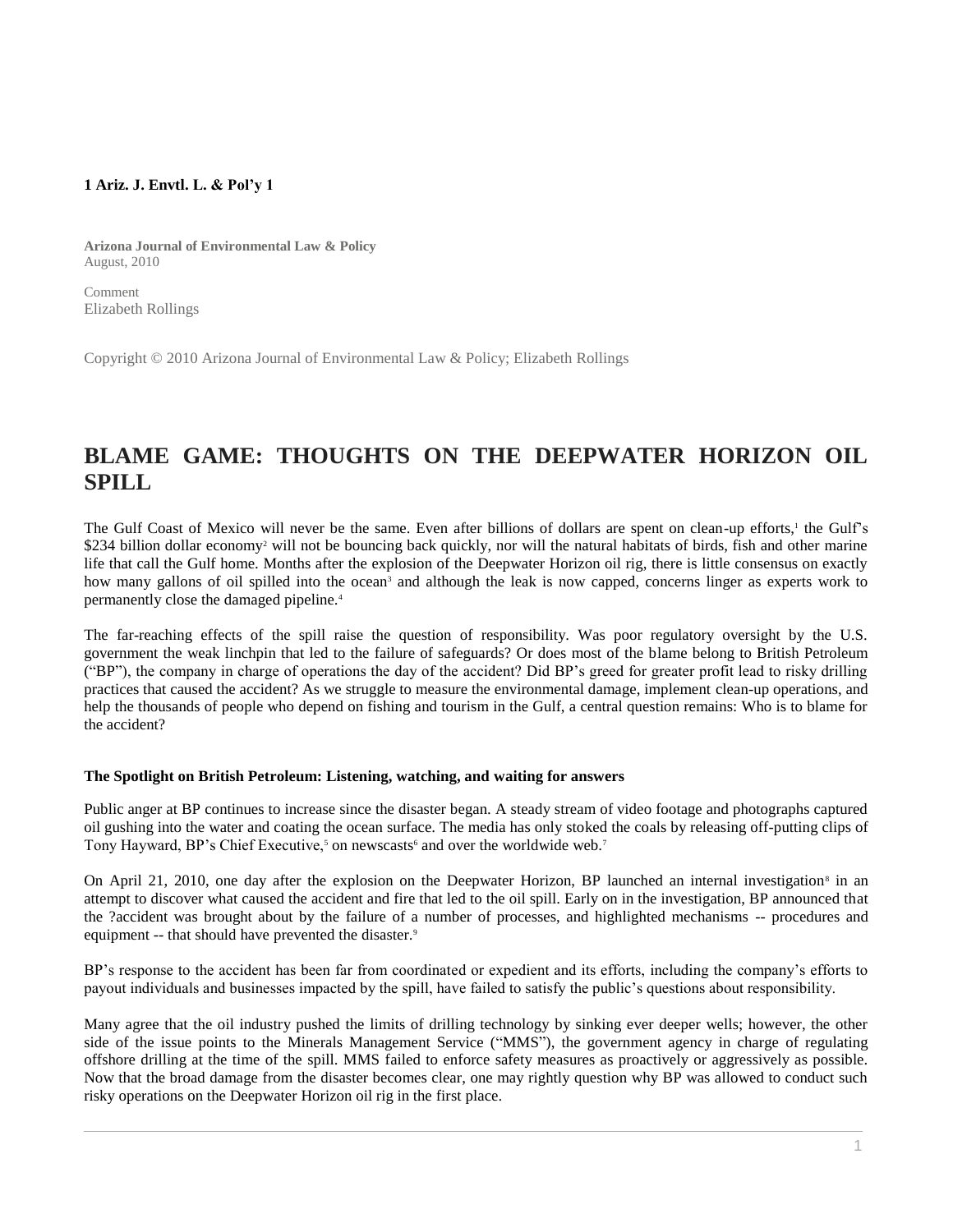The Minerals Management Service and Consequences of Inadequate Oversight Government regulators have known for quite some time<sup>10</sup> that deepwater drilling operations present special challenges<sup>11</sup> and pose tremendous risks to sensitive coastal areas.<sup>12</sup> MMS assumed a dual role of fostering and policing the industry -- collecting royalty payments from the drilling companies while also levying fines for violations of the law.<sup>13</sup>

Financed by the estimated \$13 billion dollars a year it collected in oil royalties, MMS largely escaped the kind of scrutiny that other governmental agencies receive in the appropriations process.<sup>14</sup> Critics of MMS describe a culture of lax oversight and cozy ties to the oil industry.<sup>15</sup> It was reported that, federal regulators responsible for oversight of drilling in the Gulf of Mexico allowed industry officials to complete inspection reports in pencil with the knowledge that regulators would trace over them in pen before submitting the reports to MMS.<sup>16</sup>

In recent years, MMS moved away from requiring specific safety measures in offshore drilling and instead set broad performance goals that were left up to the industry to meet. Michael Saucier, an MMS official who testified in joint MMS-Coast Guard hearings on the Deepwater Horizon accident, commented that the agency "highly encouraged," but didn't require, companies to have back-up systems to trigger blowout preventers in case of an emergency.<sup>17</sup> "Highly encouraged? How does that translate to enforcement?" asked Coast Guard Capt. Hung Nguyen, co-chair of the investigation. "There is no enforcement," Mr. Saucier replied in the hearing.

A recent New York Magazine article by James Surowiecki raised the question of whether regulation itself has become delegitimized.<sup>18</sup> Surowiecki suggests that ?the way we think about regulators, and how they think of themselves, has a profound impact on the work that they do. Without a view of regulation as legitimate, shortcuts and abuses are bound to occur, on both the part of the regulators and the industries they are supposed to be regulating. As the idea of regulation has become less legitimate, particularly as incidents like the Deepwater Horizon oil spill occur, regulators become less effective and companies may feel more comfortable ignoring them.

### **Rising above the Fray: Moving forward and cleaning up**

Whether BP ignored MMS, or vice versa, is a hard question to answer. It was probably a combination of both. With support from the Obama administration, Interior Secretary Ken Salazar has taken steps to split MMS into three separate branches: one responsible for energy development, another for safety and enforcement, and a third that is responsible for leasing and revenue collection.<sup>19</sup> This administrative move may be a good first step to increase the accountability of regulators overseeing projects like the Deepwater Horizon. The increased accountability fostered within each branch, may lead to a greater sense of authority and responsibility on the part of regulators. While this small step may not have the effect of preventing each and every accident, it could reduce the risk of such a tragedy happening again.

As we try to understand the causes behind the spill and continue the clean-up process, the dispute continues over who is to blame. Congressional hearings,<sup>20</sup> investigations,<sup>21</sup> and frenzied media reporting have provided few, if any, concrete answers to this question. There will always be tension over how to maximize the benefit of natural resources while minimizing the harm to the environment. Instead of players shirking responsibility, perhaps it is time to refocus our energy and resources. The blame game is a dead end and in the interest of moving forward now to clean up the Gulf, maybe it is best to stop finger pointing and work together.

#### Footnotes

- <sup>1</sup> Steve Hargreaves, Oil Spill Costs: What will BP really pay, CNN Money, May 6, 2010
- <sup>2</sup> Steve Hargreaves, Oil spill damage spreads through Gulf economies, June 1, 2010,
- <sup>3</sup> Newshour: Gulf Leak Meter, available at http:// www.pbs.org/newshour/rundown/oil-ticker
- <sup>4</sup> Morning Edition: BP Nears Permanent Fix For Leaking Oil Well (National Public Radio broadcast July 27, 2010) (transcript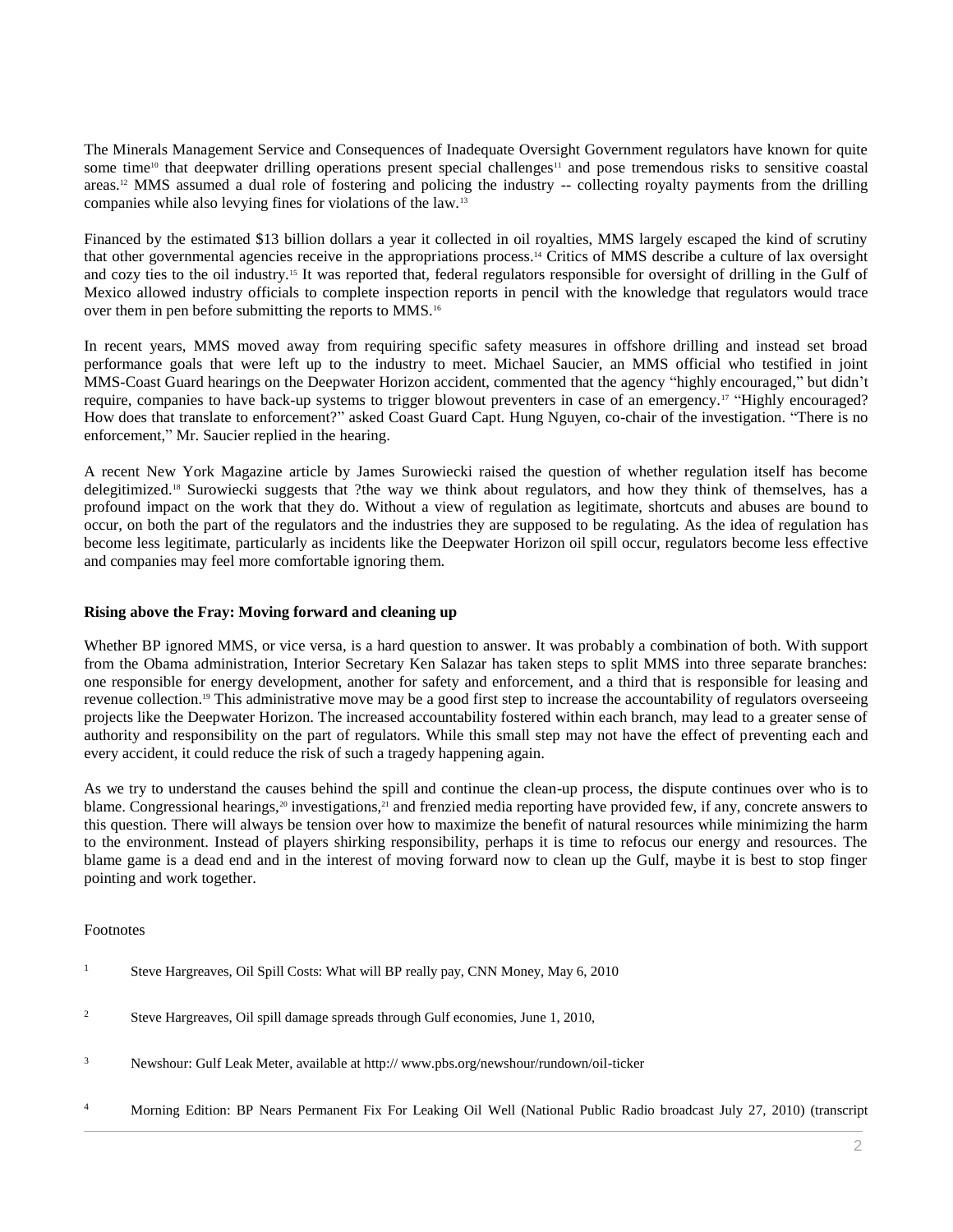available at http://www.npr.org/templates/story/story.php?storyId=128789536)

- <sup>5</sup> On July 27th, BP announced that, by mutual agreement with the BP board, Tony Hayward is to step down as group chief executive with effect from October 1, 2010. He will be succeeded as of that date by fellow executive director Robert Dudley. Press Release, British Petroleum, BP CEO Tony Hayward to Step Down and be Succeeded by Robert Dudley (July 27, 2010) (available at http://www.bp.com/genericarticle.do?categoryId=2012968&contentId=7063976).
- <sup>6</sup> PBS Newshour: BP CEO's Testimony Draws Upbraiding by Many on House Energy Panel (PBS television broadcast June 17, 2010) (available at http:// www.pbs.org/newshour/bb/environment/jan-june10/oil\_06-17.html)
- <sup>7</sup> Trade the Trend's: Where in the World is Tony Hayward? BP Plc CEO Cancels Tuesday's Oil Tycoon Meeting & Speech (Trade the Trend's Channel broadcast June 21, 2010) (available at http://www.youtube.com/watch?v=\_ 8vKD8XbfY0)
- 8 Press Release, British Petroleum, BP Briefs US Government on Initial Perspectives of Deepwater Horizon Investigation -- Focus is<br>8 on Seven Control Mechanisms (May 25, 2010) (available at http://www.bp.com/genericarticle on Seven Control Mechanisms (May 25, 2010) (available at http://www.bp.com/genericarticle.do? categoryId=2012968&contentId=7062374).
- 9 Id
- 10 Ben Casselman and Guy Chazan, Disaster Plans Lacking at Big Rigs, Wall St. J., May 18, 2010, available at http:// online.wsj.com/article/SB10001424052748703315404575250591376735
- <sup>11</sup> Wajid Rasheed, Deepwater drilling faces challenges, E&P Magazine, December 1, 2002, available at http://www.epmag.com/archives/features/3050.htm
- <sup>12</sup> Posting of Dan Farber to Legal Planet Blog, http:// legalplanet.wordpress.com/2010/05/31/weve-known-the-risks-in-the-gulf-for-forty-years (May 21, 2010)
- <sup>13</sup> Ian Urbina, In Gulf, It Was Unclear Who Was in Charge of Rig, N.Y. Times, June 5, 2010, available at http:// www.nytimes.com/2010/06/06/us/06rig.html?\_r=2
- <sup>14</sup> John M. Broder and Michael Luo, Reforms Slow to Arrive at Drilling Agency, N.Y. Times, May 30, 2010, available at
- <sup>15</sup> Noelle Straub, Interior Probe Finds Fraternizing, Porn and Drugs at MMS Office in La., N.Y. Times, May 25, 2010, available at http://www.nytimes.com/gwire/2010/05/25/25greenwire-interior-probe-finds-fraternizing-porn-and-dru-45260.html. PDF copy of the Inspector General's report, available at http:// www.eenews.net/public/25/15844/features/documents/2010/05/25/document\_gw\_02.pdf
- <sup>16</sup> Ian Urbina, Inspector General's Inquiry Faults Regulators, N.Y. Times, May 24, 2010, available at http:// www.nytimes.com/2010/05/25/us/25mms.html
- <sup>17</sup> Ben Casselman and Guy Chazan, supra note 9
- <sup>18</sup> James Surowiecki, The Financial Page, The Regulation Crisis, The New Yorker, June 14, 2010, available at http:// www.newyorker.com/talk/financial/2010/06/14/100614ta\_talk\_surowiecki
- <sup>19</sup> Noelle Straub, Interior Unveils Plan to Split MMS Into 3 Agencies, N.Y. Times, May 20, 2010, available at http://